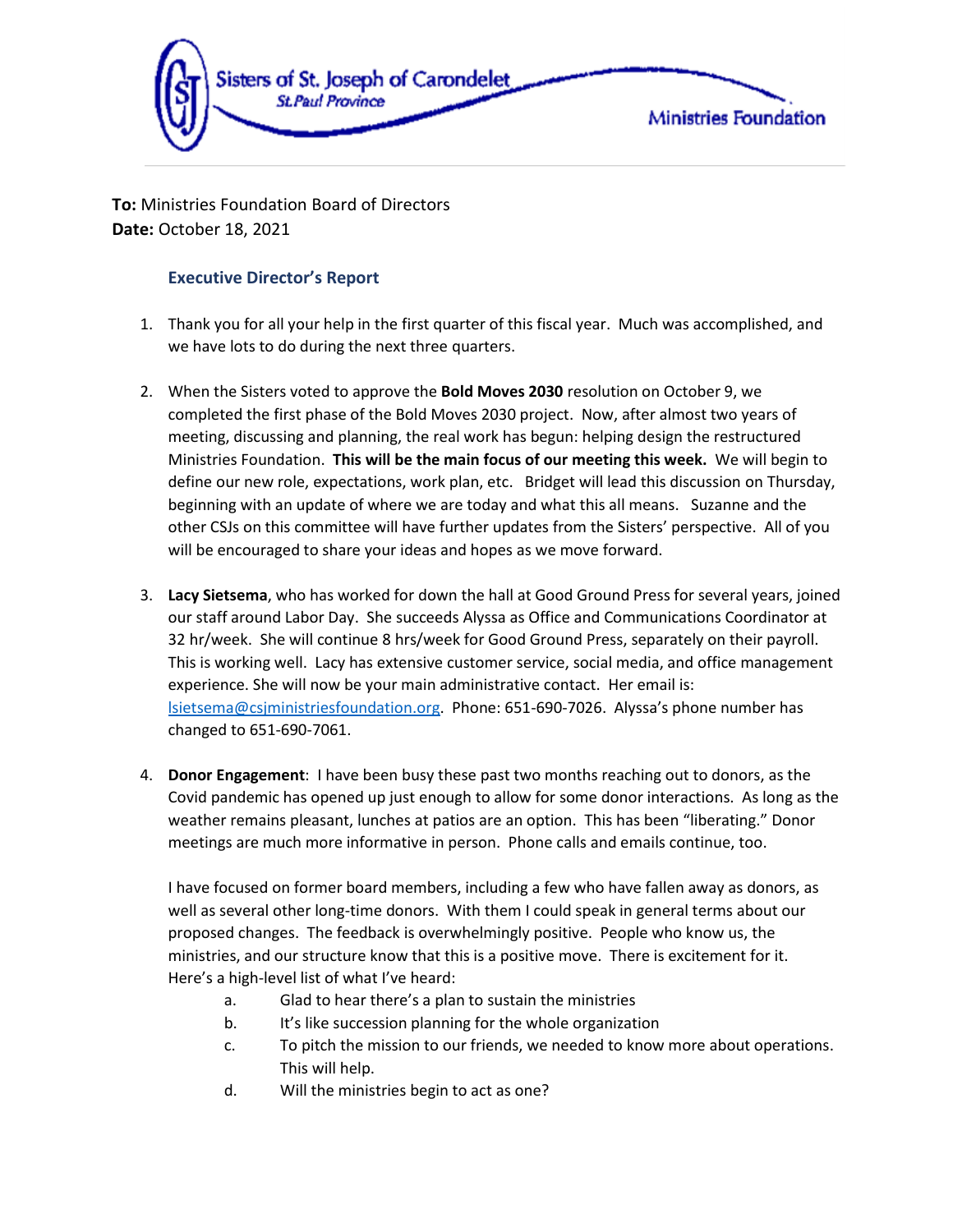- e. What about SMHC? It should be in there, too.
- f. Will all the ministries survive? If not, how will that work?
- g. Can the MF afford this? How much more will you have to raise?
- h. Think of the possibilities!
- i. Congratulations!
- j. This is important for the MF, the ministries, and also for the Sisters. Kudos to them!
- k. There's a lot of competition out there. A unified voice should help.
- l. Be careful not to lose the grassroots spirit of the ministries.
- m. Can I be on the board again?

One donor, who is a trustee of a family member's trust, invited us to apply again for a grant.

So, to summarize: our donors who know us well are excited about our potential inspired by Bold Moves 2030. They seem as excited as all of us are. This is great to hear.

5. Our **Annual Fund** is starting out strong, even before we officially launched our Fall appeal. With Kris's input, we've re-worked the appeal schedule this year and have eliminated one paper/snail-mail solicitation. We will replace it with more targeted, on-going digital fundraising

#### Ministries Foundation Comparison Statement of Fund Raising Activities -- FY 2021/2022

| As of October 15, 2021     |                         |                     |                     |               |                     |              |
|----------------------------|-------------------------|---------------------|---------------------|---------------|---------------------|--------------|
|                            |                         | <b>Year to Date</b> | <b>Budgeted</b>     | 2021/2022     | 2020/2021           | 2020/2021    |
|                            |                         |                     | <b>Year to Date</b> | <b>Budget</b> | <b>Year to Date</b> | <b>Total</b> |
| <b>Operating Revenues:</b> |                         |                     |                     |               |                     |              |
| (Unrestricted)             |                         |                     |                     |               |                     |              |
|                            | <b>Annual Fund</b>      | \$82,827            | \$75,000            | \$600,000     | \$43,798            | \$591,034    |
|                            | <b>Contract Income</b>  | \$4,800             | \$15,000            | \$100,000     | \$2,651             | \$50,233     |
|                            | <b>Operating Grants</b> | \$0                 | \$0                 | \$0           | \$0                 | \$0          |
|                            | Septemberfest           | \$2,000             | \$5,000             | \$5,000       | \$7,940             | \$8,040      |
|                            | sub total:              | \$89,627            | \$95,000            | \$705,000     | \$54,388            | \$649,307    |
|                            |                         |                     |                     |               |                     |              |
| <b>Ministry Revenues:</b>  |                         |                     |                     |               |                     |              |
| (Designated)               |                         |                     |                     |               |                     |              |
|                            | Grants                  | \$329,000           | \$90,000            | \$350,000     | \$24,100            | \$508,010    |
|                            | <b>Donations</b>        | \$53,191            | \$50,000            | \$305,000     | \$19,259            | \$164,605    |
|                            | Gala                    | \$1,000             | \$0                 | \$300,000     | \$0                 | \$227,421    |
|                            | <b>Other Events</b>     | \$0                 | \$0                 | \$0           | \$0                 | \$0          |
|                            | Wills & Bequests to     |                     |                     |               |                     |              |
|                            | <b>Ministries</b>       | \$0                 | \$25,000            | \$100,000     | \$2,161             | \$515,816    |
|                            | Wills & Bequests to     |                     |                     |               |                     |              |
|                            | Endowment               | \$74,487            | \$0                 | \$0           | \$0                 | \$0          |
|                            | sub total:              | \$457,678           | \$165,000           | \$1,055,000   | \$45,520            | \$1,415,852  |
|                            |                         |                     |                     |               |                     |              |
|                            | <b>TOTAL:</b>           | \$547,305           | \$260,000           | \$1,760,000   | \$99,908            | \$2,065,159  |
|                            | # of Donors             |                     |                     |               |                     |              |
|                            | # of New Donors         | 309<br>50           |                     |               |                     |              |
|                            |                         |                     |                     |               |                     |              |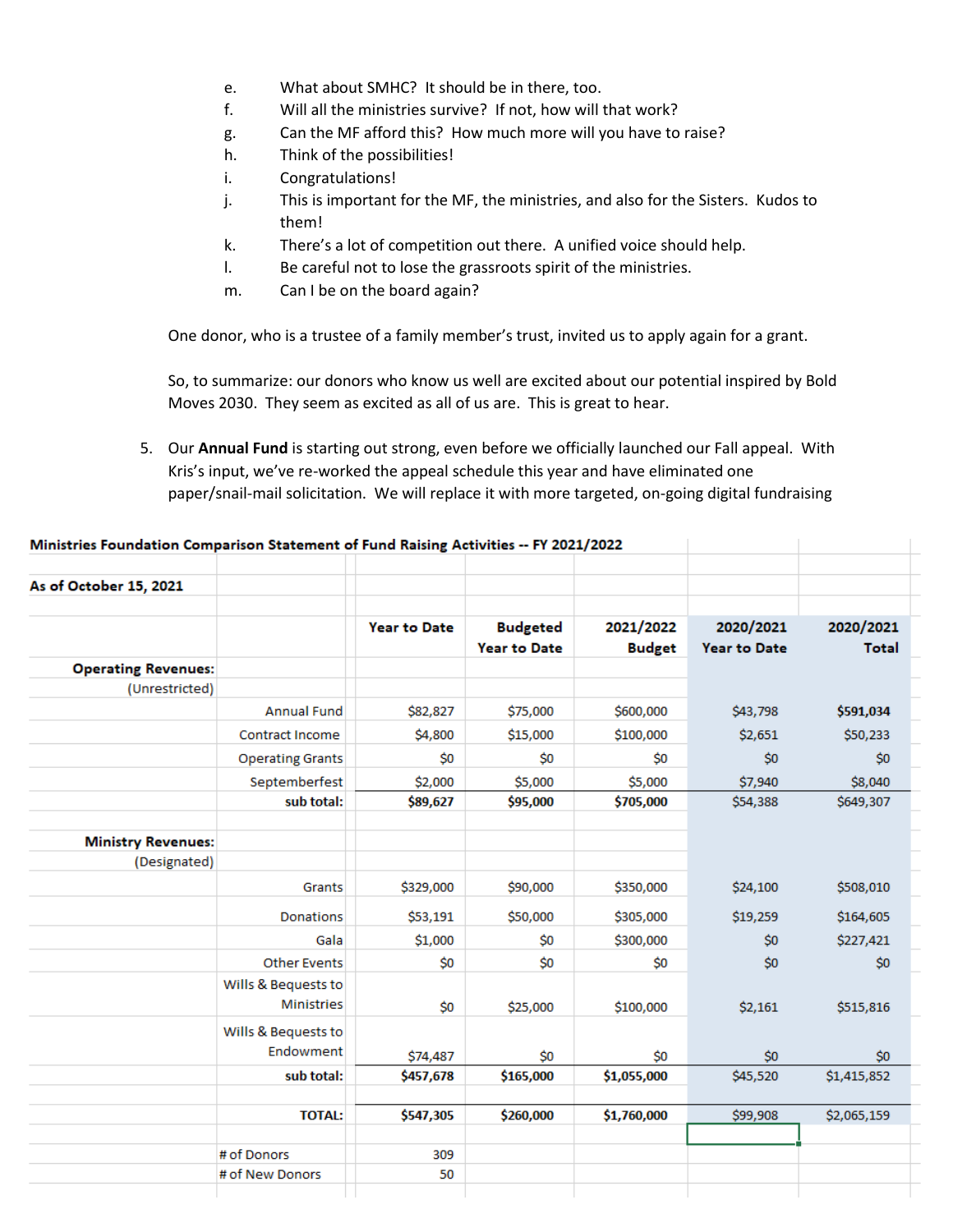options. Kris will talk more about this in her Development Committee report. These YTD results do not include any gifts generated by our Fall appeal, as that just mailed last week.

- 6. The staff is doing well. We are still looking forward to a full return to the office later this fall. We had a productive staff "new year" lunch and extended meeting in September. Bridget joined us for part of it, and the staff was grateful to have her join us.
- 7. The Board Member Handbook and Policy Manual are both updated and are on the Board Member Portal. We will continue to update them there as we move ahead. The portal is your go-to place for all things board related. <https://csjministriesfoundation.org/board-portal/>

P/W: **csjmfboard2021**

## **Committee Reports**

Due to the full agenda at our Board meeting, conversation on the ministry updates will be limited to any questions you may have about the following updates.

### **Development**

- Selected Constant Contact as our new email service
- Subcommittee suggested thoughts and ideas for the Women Business Owners piece. Alyssa completed the piece. Will mail this week.
- Getting new e-mails always a work in progress.
- Fall solicitation mailed.
- Board members engaged in writing thank you notes to new donors.

### **Finance**

- Presentation of first draft of FY21 audit on September 21.
- Moved investment assets into more diversified and select index accounts in Fidelity, as recommended by the Investment Sub-Committee, creating more balanced and drivers investments, while maintaining broad asset allocation as outlined in our existing Investment policy
- Reviewing and updating investment policies
- Continuing to fine-tune our internal controls

### Marketing

- Working with ministries to regularly get impact stories that can be used in printed, digital, and personal communications
- Improving social media impressions by exploring new ways to grow subscribers to Facebook, Instagram, Twitter and LinkedIn. Continuing to work on new-donor thank you process; involving others in the thank you process
- Undertaking an analysis of our current donor list for information we don't currently have
- Continue to improve Ministries Foundation website